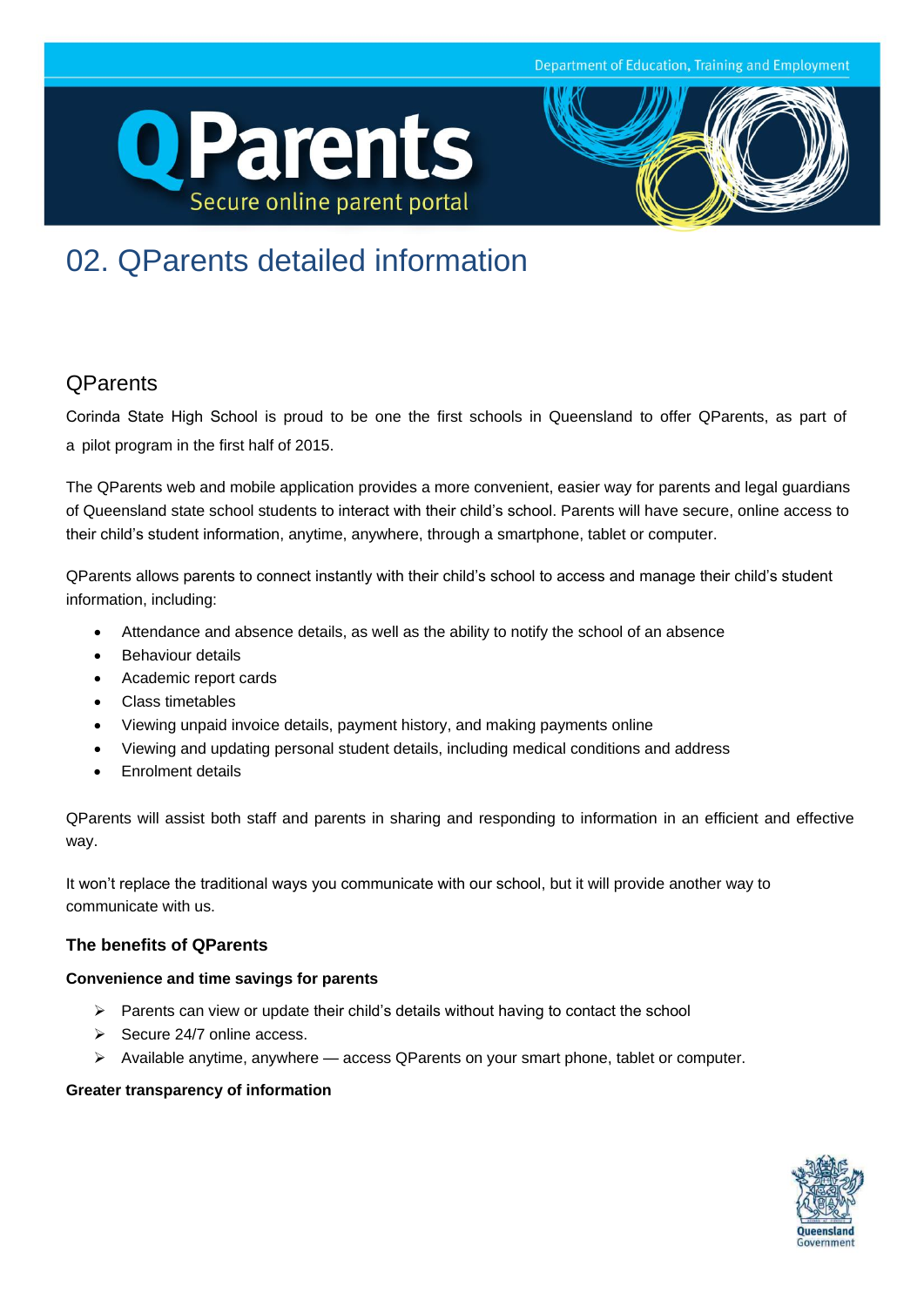- $\triangleright$  Improves accountability between parents and schools by providing parents with timely access to their child's information online.
- $\triangleright$  Allows parents to engage more deeply in their child's schooling

#### **Improved administration efficiencies for schools**

 $\triangleright$  Allows schools to streamline their administrative processes and cut down on printing

## **Win an iPhone 6!**

By registering for QParents you could win an iPhone 6! All you have to do is register for QParents by Sunday 19 April 2015. There are three iPhones to be won in this round of the QParents release. With your new iPhone, you'll [be able to download the QPare](https://itunes.apple.com/au/app/qparents/id923225089?mt=8)nts app and have your child's student information at your fingertips 24/7.

## **What is a QParents Account Owner (QPAO)?**

The school will nominate one parent or legal guardian for each student to be the QParents Account Owner (QPAO). The QPAO will be able to register for QParents to access and manage the student's information online. A student's QPAO will be able to view the student's information and submit requests to update some of the student's details.

The QPAO will also be able to invite other people (such as another parent or family member), to view the student's information. Once invited, these people can register for QParents as "delegated viewers". A delegated viewer can see the student's details, but cannot make updates.

## **Registering for QParents**

You will receive an invitation email or letter from us containing your unique invitation code in week 7 of term 1. Simply follow the instructions in that email or letter to complete the QParents account registration process.

If you do not want to register, you can just ignore the invitation and your child's student information will not be available to anyone through QParents. Or, if you want another parent to be the QPAO, you can advise us and we will send them an invitation email or letter with their own unique invitation code.

## **Identity verification**

When registering as a QPAO, you will need to verify 100 points of identity documents online. The 100 points can be made up of documents in the following list:

| Australian Passport        | 50 pts | Australian Birth Certificate       | 50 pts |
|----------------------------|--------|------------------------------------|--------|
| Australian Drivers Licence | 50 pts | Australian Marriage Certificate    | 40 pts |
| Medicare Card              | 20 pts | Australian Citizenship Certificate | 40 pts |

If you only have 60-90 points of the above ID documents you can still register for QParents, but you will need to attend the school for an additional check after you have registered online.

If you don't have sufficient documents, you might like to nominate another parent as the QPAO.

For more information on the online identity verification process, see<https://qparents.qld.edu.au/#/help>